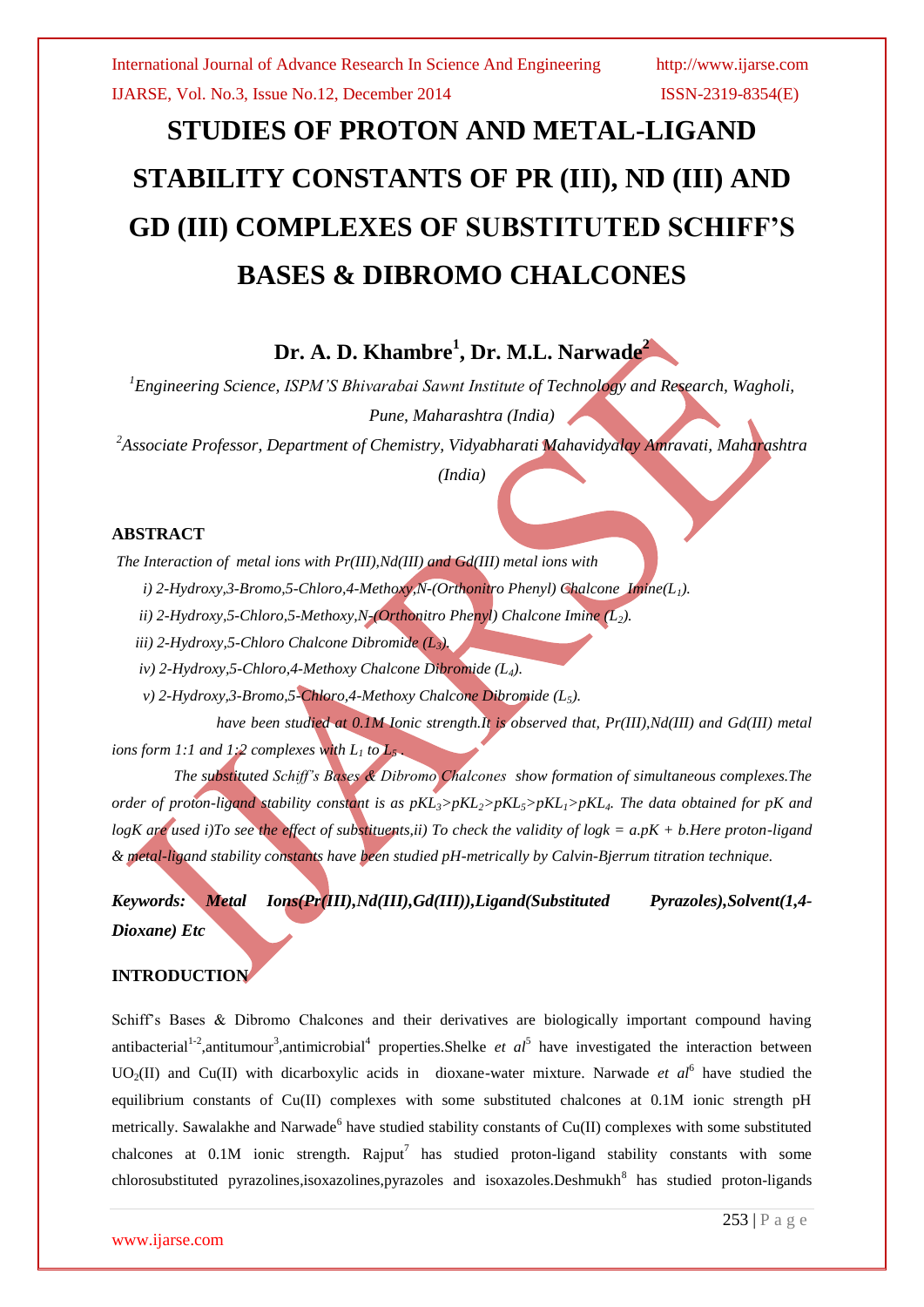## International Journal of Advance Research In Science And Engineering http://www.ijarse.com IJARSE, Vol. No.3, Issue No.12, December 2014 ISSN-2319-8354(E)

stability constants with some dichlrosubstituted pyrazolines,isoxazolines,pyrazoles and isoxazoles.Banerjee *et al*9 have synthesized number of mixed ligands of alkaline earth metal complexes with a view to understand the bio-inorganic chemistry of metal ions.

Raghuwanshi *et al*<sup>10</sup> have studied stability constants of Cu(II) complexes with some substituted isoxazolines in 70% dioxane-water mixture spectrophotometrically.Mandakmare *et al*<sup>11</sup> have studied the interaction between  $UO<sub>2</sub>(II)$  and substituted coumarins at 0.1M ionic strength potentiometrically and spectrophotometrically. Recently Palaskar<sup>12</sup> has studied the effect of ionic strength and dielectric constant of Cu(II) -3-nitrophthalic acid potentiometrically at  $0.02,0.04,0.06,0.08$  and  $1.0M$  ionic strength in aqueous medium at  $30^{\circ}$ C. The present work deals with the study of complex formation between Pr(III),Nd(III) and Gd(III) ions & substituted Schiff's Bases & Dibromo Chalcone & determination of proton-ligands and metal-ligand stability constants of some substituted Schiff's Bases & Dibromo Chalcone pH-metrically by Calvin-Bjerrum titration technique.

#### **II. EXPERIMENTAL**

Substituted Schiff's Bases & Dibromo Chalcone  $L_1$  to  $L_5$  were synthesized in the laboratory & their purity was checked by TLC on microscopic slides with silica gel-Glayer thickness 0.3. The structure of  $L_1$  to  $L_5$  were confirmed by IR & NMR spectra.

The solution of ligands were prepared in 1,4-dioxane. The solution of NaOH, $HNO<sub>3</sub>, KNO<sub>3</sub>$  & metal ions  $(Pr(NO<sub>3</sub>)<sub>2</sub>, Nd(NO<sub>3</sub>)<sub>2</sub> \& Gd(NO<sub>3</sub>)<sub>2</sub>)$  were obtained from BDH grade chemicals.

The pH measurements were carried out with ELICO-LI-10 pH meter (accuracy  $\pm$  0.05 units) using glass electrode & calmel electrode at  $28 \pm 0.1^{\circ}$ C. The B values (pH meter reading in 70% dioxane-water mixture) were converted to pH values by applying the correction given by Van Viterts & Hass. pH meter was calibrated by standard buffer solution (pH  $4.01,7.00 \& 9.11$ ).

Experimental procedure involves following three sets of titrations :

i)Free acid titration (HNO<sub>3</sub>, 1 x  $10^{-2}$ M)

ii)Free acid + ligand titration (20 x  $10^{-4}$  M)

iii)Free acid + ligand (20 x  $10^{-4}M$ ) + metal ion titration (4 x  $10^{-4}M$ )

were carried out with standard NaOH solution (0.2N) in presence of an inert atmosphere by bubbling a constant flow of nitrogen gas.

#### **III. RESULTS AND DISCUSSION**

The ligands are monobasic containing only one OH group; hence it's dissociation is represented as below.

 $HL \Leftrightarrow H^+ + L^-$ 

The deviations between acid curves (acid + ligand curves) started at about pH 2.40-3.00 forL1,for all the systems this deviation gradually increases up to pH 12.00,which shows the dissociation of –OH group of ligands.

#### **3.1 Determination of Proton-Ligand Formation Numbers (Na)**

The values of (nA) are estimated by using Irving and Rossotti experiments. Formation curves are prepared by plotting values of nA vs pH.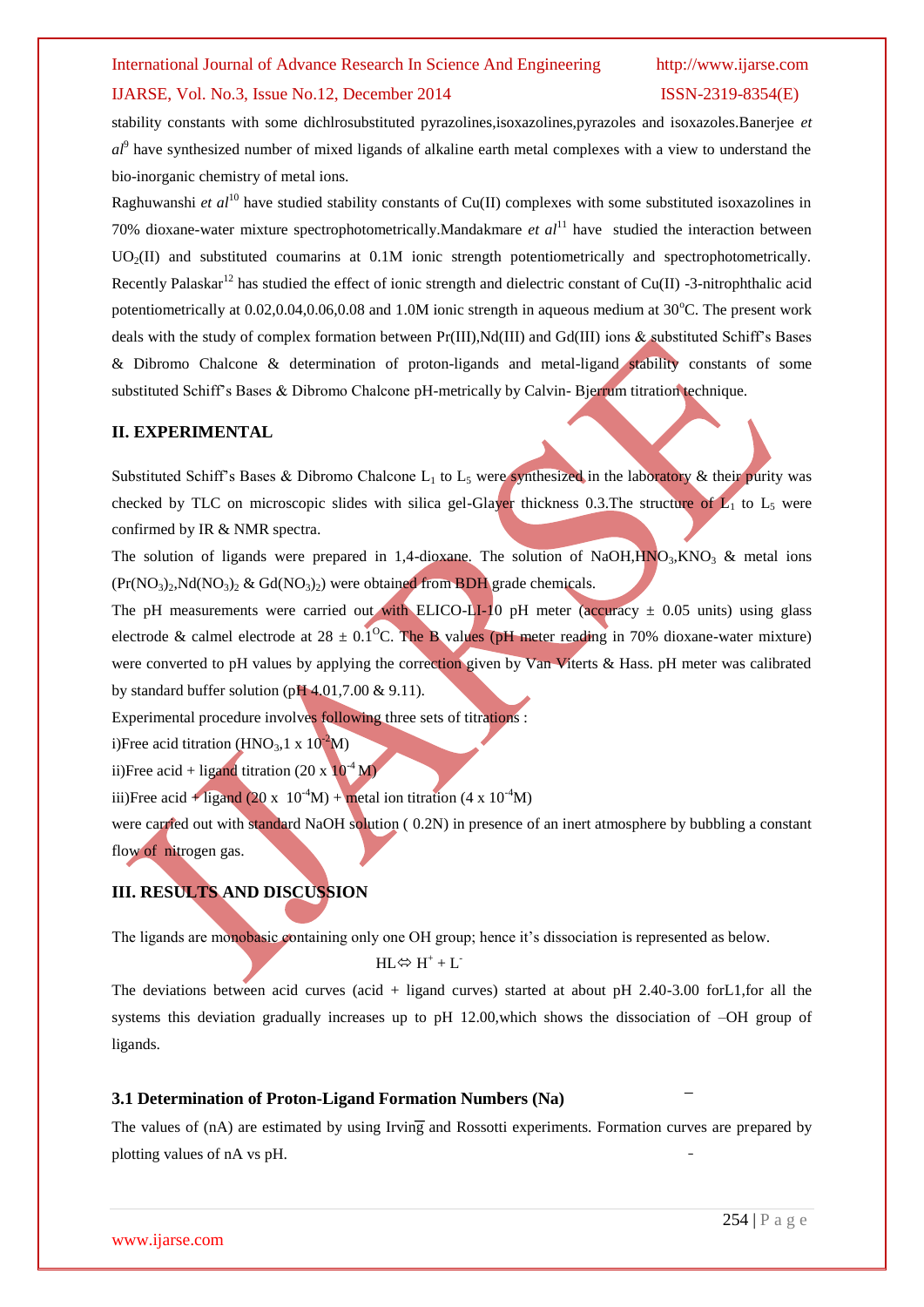## International Journal of Advance Research In Science And Engineering http://www.ijarse.com IJARSE, Vol. No.3, Issue No.12, December 2014 ISSN-2319-8354(E)

#### **3.2 Calculations**

The values of pK are calculated from fornation curves (i.e.half integral method). The pH at nA=0.5 corresponds the proton-ligands stability constant (pK).The order of proton-ligand stability constant is  $pKL_2\geq pKL_1\geq pKL_1\geq pKL_4$ . The correct value is also calculated by pointwise calculation method. The pK values for  $L_1$  to  $L_5$  are given in Table-1.

The sudden increase in pK value of ligand is due to the presence of group attached to phenyl ring as electron withdrawing group. In case of ligand,the inductive effect of benzoyl group may be compensated due to the presence of electron releasing group that results in an increase in the pK value of ligand.

|                                                       | $TABLE-1$                             |                               |  |  |  |  |
|-------------------------------------------------------|---------------------------------------|-------------------------------|--|--|--|--|
| DETERMINATION OF PROTON LIGAND STABILITYCONSTANTS(pK) |                                       |                               |  |  |  |  |
| Medium: 70% Dioxane-water                             | $\mu = 0.1M$                          | $T^{0}L = 20 \times 10^{-4}M$ |  |  |  |  |
| $T^{\circ}M = 4 \times 10^{-4}M$                      | $V^0 = 50$ ml<br>$N = 0.2N$           |                               |  |  |  |  |
| $E^{\text{o}} = 1 \times 10^{-2} M = 0.01 M$          | <b>Temp.</b> = $28 \pm 0.01^{\circ}C$ |                               |  |  |  |  |
| <b>System</b>                                         | Constants $(pK)$                      |                               |  |  |  |  |
|                                                       | Half integral method                  | <b>Pointwise calculation</b>  |  |  |  |  |
|                                                       |                                       |                               |  |  |  |  |
| $L_1$                                                 | 3.70                                  | $3.7932 \pm 0.03$             |  |  |  |  |
| $L_2$                                                 | 3.80                                  | $3.8260 \pm 0.05$             |  |  |  |  |
| $L_3$                                                 | 6.00                                  | $6.1294 \pm 0.04$             |  |  |  |  |
| $\rm L_4$                                             | 3.60                                  | $3.6536 \pm 0.04$             |  |  |  |  |
|                                                       | 3.80                                  | $3.5535 \pm 0.06$             |  |  |  |  |

### **IV. DETERMINATION OF METAL LIGAND STABILITY CONSTANTS**

The deviation between (acid + ligand) and (acid + ligand + metal) curves started from pH 1.60 & increased continuously up to pH 12. It shows the commencement of complex formation. Intense colouration was observed which also indicated the formation of complex.

#### **4.1 Calculation of n values and determination of logK<sup>1</sup> and Log K<sup>2</sup> values**

The values of n is estimated by applying Irving-Rossotti expression. The maximum value of n was obtained at about pH2.00 for Gd(III)L<sub>1</sub>.This showed the formation of 1:1 & 1:2 complexes respectively are calculated and presented in Table-2.

#### **Table – 2**

| Medium: 70% Dioxane-water                 | $\mu = 0.1M$                   | $T^0L = 20 \times 10^{-4}M$ |
|-------------------------------------------|--------------------------------|-----------------------------|
| $T^{\circ}M = 4 \times 10^{-4}M$          | $N = 0.2N$                     | $V^{O} = 50$ ml             |
| $E^{\circ} = 1 \times 10^{-2} M = 0.01 M$ | Temp. = $28 \pm 0.01^{\circ}C$ |                             |

From Table-2 the order of  $Log K<sub>1</sub>$  is presented as below:

1) $Log K_1$  for Pr(III) Complexes:

 $Pr(III)L_3>Pr(III)L_2>Pr(III)L_1>Pr(III)L_5>Pr(III)L_4$ 

2)  $Log K_1$  for Nd(III) Complexes :

 $Nd(III)L<sub>3</sub>>Nd(III)L<sub>2</sub>>Nd(III)L<sub>1</sub>>Nd(III)L<sub>5</sub>>Nd(III)L<sub>4</sub>$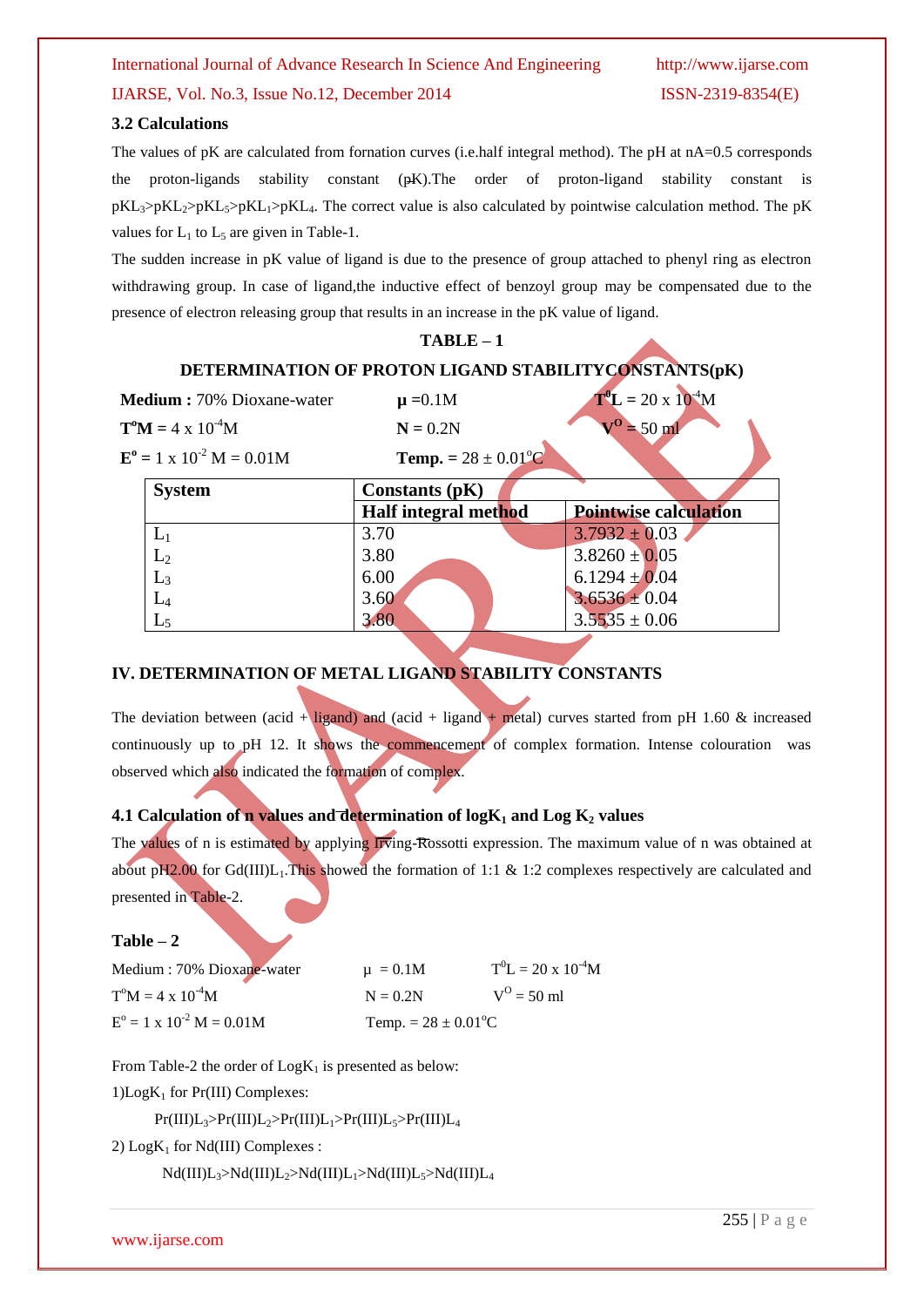# International Journal of Advance Research In Science And Engineering http://www.ijarse.com

3)  $Log K<sub>1</sub>$  for Gd(III) Complexes:

Gd(III)L3>Gd(III)L2>Gd(III)L**1>**Gd(III)L5>Gd(III)L<sup>4</sup>

It could be seen from Table-3 that the difference between  $Log K_1 \& Log K_2$ , is smaller (<1) which shows the formation of simultaneous complex. If the difference is very greater that indicates the formation of stepwise complex formation.

| System                           | Metal ligand stability constants (log K) |                    |                       |                    |  |
|----------------------------------|------------------------------------------|--------------------|-----------------------|--------------------|--|
|                                  | Half Integral                            |                    | Pointwise Calculation |                    |  |
|                                  | $Log K_1$                                | Log K <sub>2</sub> | $Log K_1$             | Log K <sub>2</sub> |  |
| $Pr(III) - L_1$ Complex          | 4.68                                     | 3.79               | 4.70                  | 3.83               |  |
| $Nd(III) - L1 Complex$           | 4.58                                     | 4.17               | 4.71                  | 3.90               |  |
| $Gd(III) - L_1Complex$           | 3.99                                     | 3.09               | 4.32                  | 3.17               |  |
| $Pr(III) - L_2$ Complex          | 4.85                                     | 4.45               | 5.06                  | 4.42               |  |
| $Nd(III) - L2Complex$            | 4.65                                     | 3.85               | 4.74                  | 3.92               |  |
| $Gd(III) - L2 Complex$           | 4.75                                     | 4.05               | 4.84                  | 4.07               |  |
| $Pr(III) - L_3$ Complex          | 7.01                                     | 6.59               | 7.09                  | 6.54               |  |
| $Nd(III) - L3 Complex$           | 7.09                                     | 6.78               | 7.27                  | 6.65               |  |
| $Gd(III) - L_3$ Complex          | 6.79                                     | 6.39               | 7.10                  | 6.51               |  |
| $Pr(III) - L_4$ Complex          | 3.36                                     | 2.95               | 3.50                  | 2.97               |  |
| $Nd(III) - L4 Complex$           | 3.19                                     | 2.74               | 3.37                  | 2.59               |  |
| Gd(III) - L <sub>4</sub> Complex | 3.47                                     | 2.96               | 3.32                  | 3.01               |  |
| $Pr(III) - L_5$ Complex          | 3.64                                     | 2.94               | 4.10                  | 2.86               |  |
| $Nd(III) - L5 Complex$           | 3.87                                     | 3.63               | 4.02                  | 3.51               |  |
| Gd(III) - L <sub>5</sub> Complex | 3.94                                     | 3.43               | 4.29                  | 3.46               |  |

#### **Table-3**

| ible-3                            |                   |                          |                                        |                          |  |  |
|-----------------------------------|-------------------|--------------------------|----------------------------------------|--------------------------|--|--|
| System                            | LogK <sub>1</sub> | LogK <sub>2</sub>        | Log K <sub>1</sub> /Log K <sub>2</sub> |                          |  |  |
|                                   | Half Integral     | Pointwise<br>calculation | Half Integral                          | Pointwise<br>Calculation |  |  |
| $Pr(III)-L_1Complex$              | 0.89              | 0.87                     | 1.23                                   | 1.22                     |  |  |
| $Nd(III)$ - $L_1$ Complex         | 0.41              | 0.81                     | 1.09                                   | 1.20                     |  |  |
| $Gd(III)-L_1$ Complex             | 0.90              | 1.15                     | 1.29                                   | 1.36                     |  |  |
| $Pr(III)-L_2$ Complex             | 0.40              | 0.64                     | 1.09                                   | 1.14                     |  |  |
| $Nd(III)-L2$ Complex              | 0.80              | 0.82                     | 1.20                                   | 1.21                     |  |  |
| $Gd(III)-L2$ Complex              | 0.70              | 0.77                     | 1.17                                   | 1.19                     |  |  |
| $Pr(III) - L_3$ Complex           | 0.42              | 0.55                     | 1.06                                   | 1.08                     |  |  |
| $Nd(III)-L_3$ Complex             | 0.40              | 0.59                     | 1.06                                   | 1.09                     |  |  |
| $Gd(III)-L_3$ Complex             | 0.41              | 0.53                     | 1.06                                   | 1.09                     |  |  |
| $Pr(III)$ -L <sub>4</sub> Complex | 0.41              | 0.53                     | 1.13                                   | 1.17                     |  |  |
| Nd(III)-L <sub>4</sub> Complex    | 0.45              | 0.78                     | 1.16                                   | 1.30                     |  |  |
| Gd(III)-L <sub>4</sub> Complex    | 0.51              | 0.31                     | 1.23                                   | 1.43                     |  |  |
| $Pr(III)-L_5$ Complex             | 0.24              | 1.24                     | 1.23                                   | 1.43                     |  |  |
| $Nd(III)-L_5$ Complex             | 0.24              | 0.51                     | 1.06                                   | 1.24                     |  |  |
| $Gd(III)-L_5$ Complex             | 0.51              | 0.83                     | 1.14                                   | 1.24                     |  |  |
|                                   |                   |                          |                                        |                          |  |  |